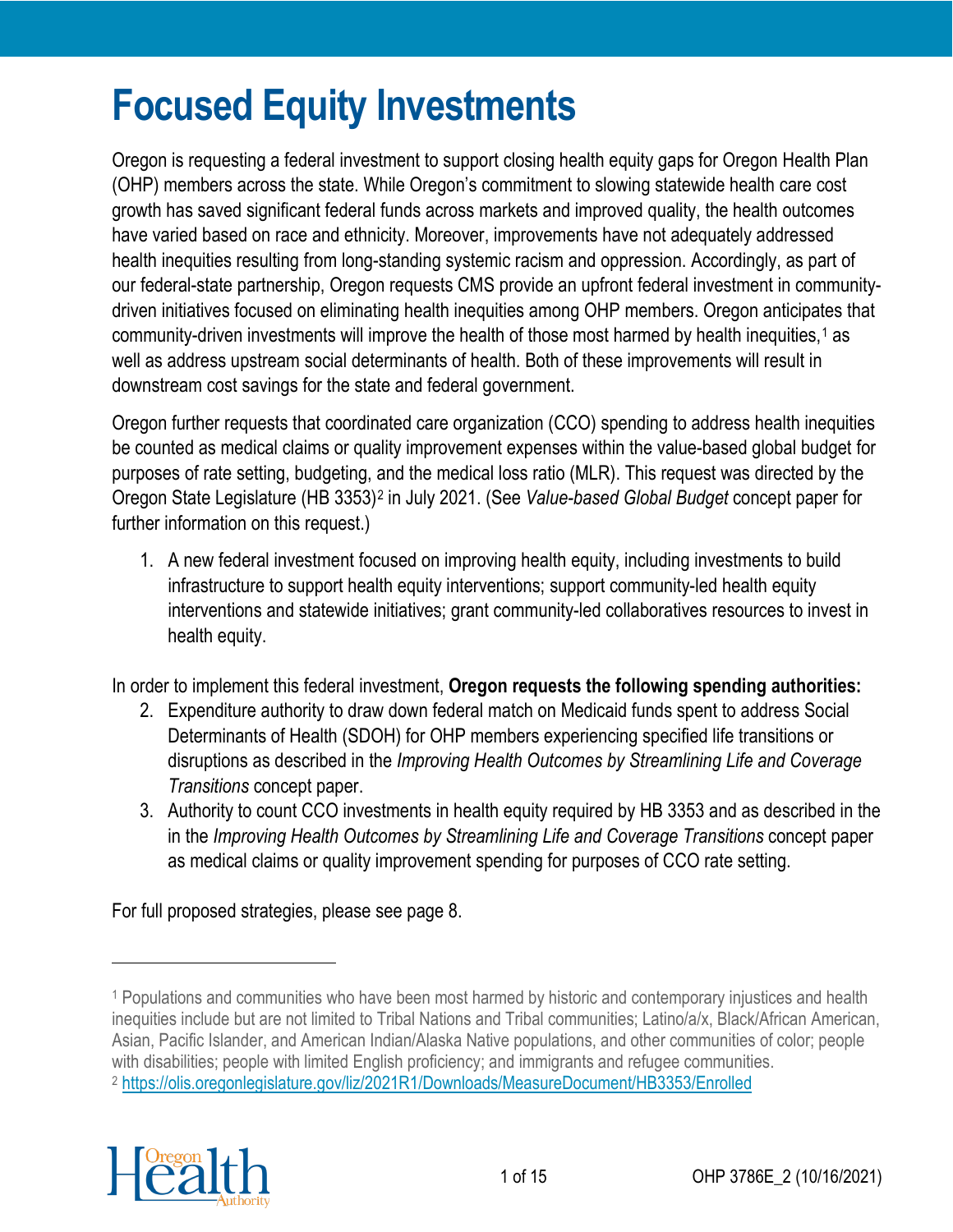# **Problem and background**

#### **Health inequity**

It is widely accepted that health is largely determined not by the medical care people receive but by social determinants of health, including factors such as built environment and housing, access to healthy food and green spaces, job opportunities and income.[3](#page-1-0) People of color and those living with fewer financial resources are more likely to be exposed to unsafe neighborhoods, substandard housing, lack of transportation, the criminal justice system, and low-quality schools, which means they are more likely to experience worse health outcomes, and shorter lifespans.

Despite increased access to health coverage and care throughout Oregon, health inequities persist because systems

#### **Oregon's health equity definition**

Oregon will have established a health system that creates health equity when all people can reach their full health potential and well-being and are not disadvantaged by their race, ethnicity, language, disability, age, gender, gender identity, sexual orientation, social class, intersections among these communities or identities, or other socially determined circumstances.

Achieving health equity requires the ongoing collaboration of all regions and sectors of the state, including tribal governments to address:

- The equitable distribution or redistributing of resources and power; and
- Recognizing, reconciling and rectifying historical and contemporary injustices.

and institutions have been created to benefit a select group of people over time. Health inequities are traceable to inequitable access to power, resources, opportunities and decision-making resulting from long-standing, generations-old racism and oppression, social injustice, bigotry, bias, discrimination and colonization. Communities of color and Tribal communities have experienced chronic underinvestment, resulting in increasingly damaging social determinants of health and worse health outcomes than their white counterparts. These inequities also result in financial burden. An estimated 31% of medical care expenditures result from health inequities caused by systemic racism and oppression.[4](#page-1-1) The 2018 Oregon State Health Assessment<sup>[5](#page-1-2)</sup> found the following inequities regarding social determinants of health:

#### *Poverty and food insecurity*

- Almost all racial and ethnic groups in Oregon experience higher levels of poverty than in the United States as a whole, particularly people who identify as African American.
- Oregon ranks 44th in the country in food insecurity. Food insecurity is highest in rural communities, communities of color, households with children, and among renters.

<span id="page-1-2"></span><span id="page-1-1"></span><sup>5</sup> <https://www.oregon.gov/oha/PH/ABOUT/Documents/sha/state-health-assessment-full-report.pdf>



<span id="page-1-0"></span><sup>3</sup> Magnan, S. (2017). Social Determinants of Health 101 for Health Care: Five Plus Five. National Academy of Medicine. Available at:<https://nam.edu/social-determinants-of-health-101-for-health-care-five-plus-five/> <sup>4</sup> <https://journals.sagepub.com/doi/pdf/10.2190/HS.41.2.c>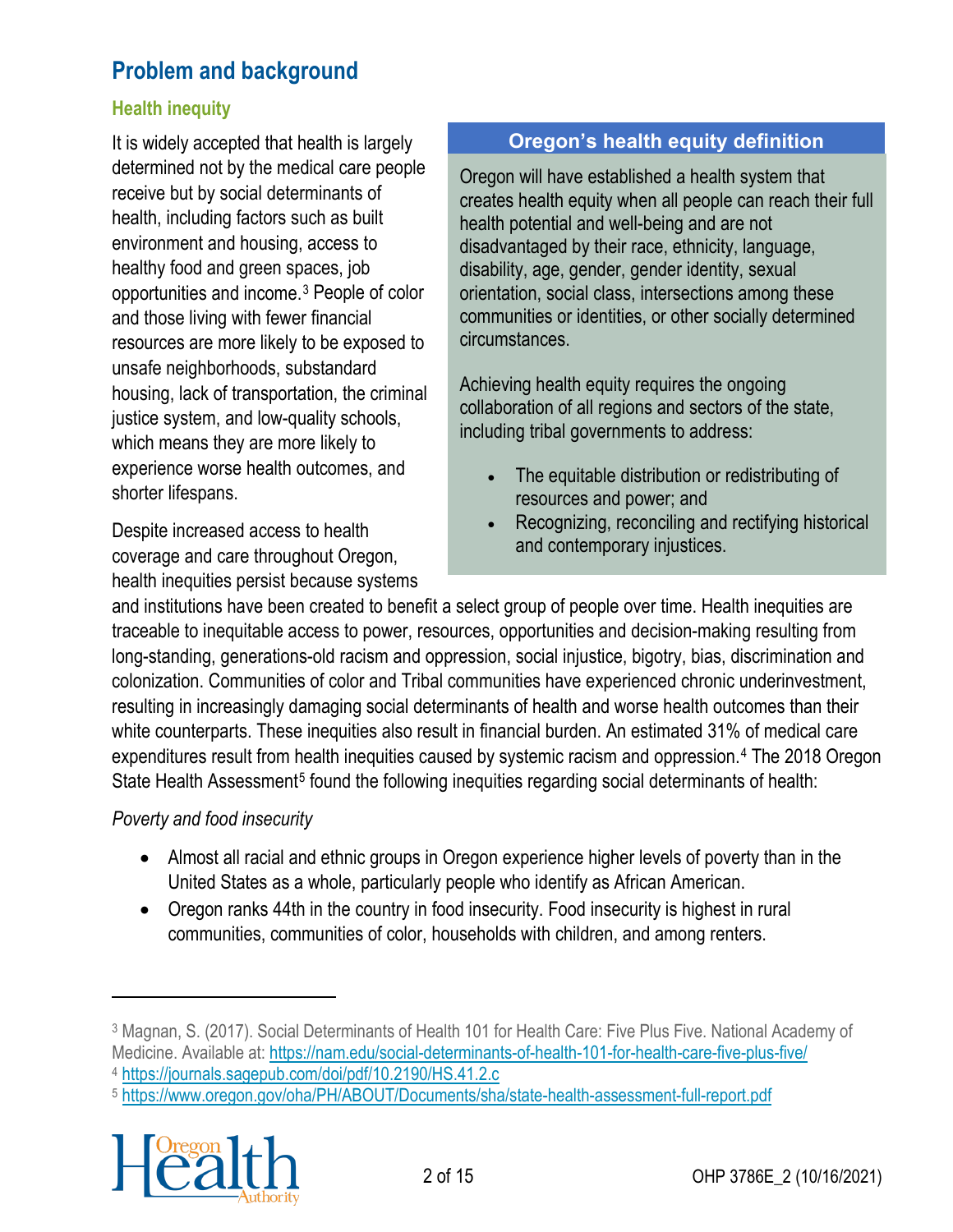#### *Housing and homelessness*

- One-third of all African American households spend more than 50% of their income on housing costs, compared to 17% of all households in the state.
- Just 32% of African American people in Oregon's most populous county owned homes in 2010, compared to 60% of white people in the county.
- With the exception of people who identify as Asian, people of color experience homelessness at a disproportionate rate compared to their white counterparts.

#### *Incarceration*

- In Oregon, people of color are more likely to be incarcerated than white people:
	- $\circ$  African Americans are 4.6 times more likely
	- $\circ$  Native Americans are 1.8 times more likely
	- $\circ$  Latino/a/x people are 1.4 times more likely

#### *COVID-19*

The COVID-19 pandemic underscores the persistence of health inequity in Oregon and serves as a wake-up call to the severity of the gaps.

- Hispanic Oregonians comprise only 12% of the population but represent more than 18% of COVID-19 cases. [6](#page-2-0)
- Black Oregonians are 3.1 times more likely to have a COVID-19 associated hospitalization than their white counterparts. 6

#### **Legislatively required health equity investments**

In July 2021, the Oregon Legislature passed HB 3353 (see Appendix A), which requires CCOs to:

- spend at least 3% of their global budget on programs and services that improve health equity, *and*
- be more accountable to community.

To support the intent of this directive, under this 1115(a) demonstration waiver renewal OHA will propose that CCOs allocate at least 1/3 of these funds (at least 33% of the 3%) to be directly administered by new community investment collaboratives. Importantly, this proposal was co-created with Oregon Regional Health Equity Coalitions (RHECs) through a unique community-driven process, as described below. Further, the legislation requires OHA to seek CMS approval that 3% of the CCO value-based global budgets be directed to improving health inequities, and that such spending be counted as medical and quality improvement expenditures for the purposes of rate setting (for more, please see *Value-based Global Budget* concept paper).

<span id="page-2-0"></span><sup>6</sup> OHA Weekly COVID-19 Report, September 29, 2021. <https://www.oregon.gov/oha/covid19/Documents/DataReports/Weekly-Data-COVID-19-Report.pdf>

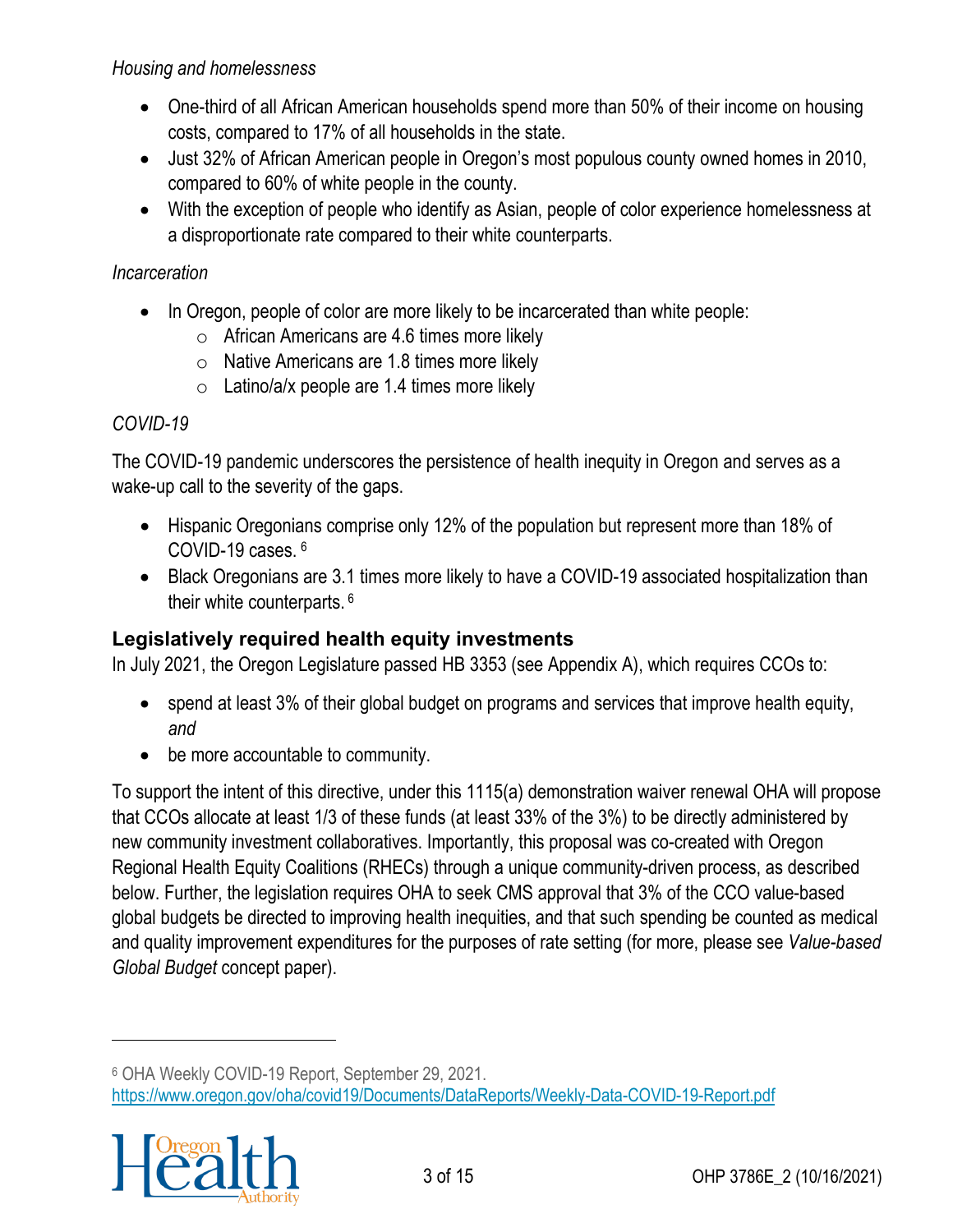#### *Community voice in CCO decision-making*

A core element of Oregon's CCO model has been to build community voice into CCO decision-making, which Oregon hopes to expand through community-led partnerships that will focus on populations and communities who have been most harmed by historic and contemporary injustices and health inequities.

#### *Regional health equity coalitions*

*"And who better to say what's needed in the community than the community?" -OHA Strategic Plan community input*

In 2011, RHECs came to OHA with a proposal for the 1115(a) demonstration waiver renewal, and subsequently worked closely with the Oregon legislature to inform the design of HB 3353. Subsequently, OHA and RHEC leadership worked closely together to build out the intent of HB 3353 and increase accountability to community by emphasizing community role in identifying inequities and making investment decisions to address inequities.

RHECs, which reach anywhere from 300-500 organizations, are leaders in empowering diverse groups to become involved in developing unique, culturally responsive and sustainable solutions to pervasive issues of inequity that impact the health and wellbeing of people in Oregon. A key part of their work includes helping diverse communities build their capacity to work with decision-makers, CCOs, and other health systems to address systemic inequities at the policy, system and environment change level that are barriers to communities achieving their full health potential.

The OHA/RHEC workgroup met 12 times between May and July 2021 to develop strategies to develop a model for shifting power and resources to community. Recognizing that the process can be as important as the outcome, the work involved relationship and trust building, particularly to build increased trust between community organizations and government, naming some of the values we hold in conducting work together through developing group agreements, sharing needs to successfully accomplish the work together, clarifying roles and scope of work, and agreeing on guiding principles to ensure the model was designed to achieve health equity goals, including investment in racial, cultural, and underserved communities.

#### *Community advisory councils*

Since 2012, statute has required each CCO to convene and operate a community advisory council (CAC) to oversee the CCO's community health assessment (CHA) and community health improvement plan (CHP) and to ensure that the health care needs of consumers and community are addressed. At least half of each CAC's membership must be CCO members.

CCOs are also financially encouraged to partner with local, culturally specific organizations and community entities, such as Oregon's Regional Health Equity Coalition (RHECs) (see Appendix A). Under its most recent CCO procurement, Oregon took steps to strengthen CACs' advisory roles and increase community representation and diversity on CACs. However, CACs remain advisory committees to the CCOs, with varying influence on decision-making.

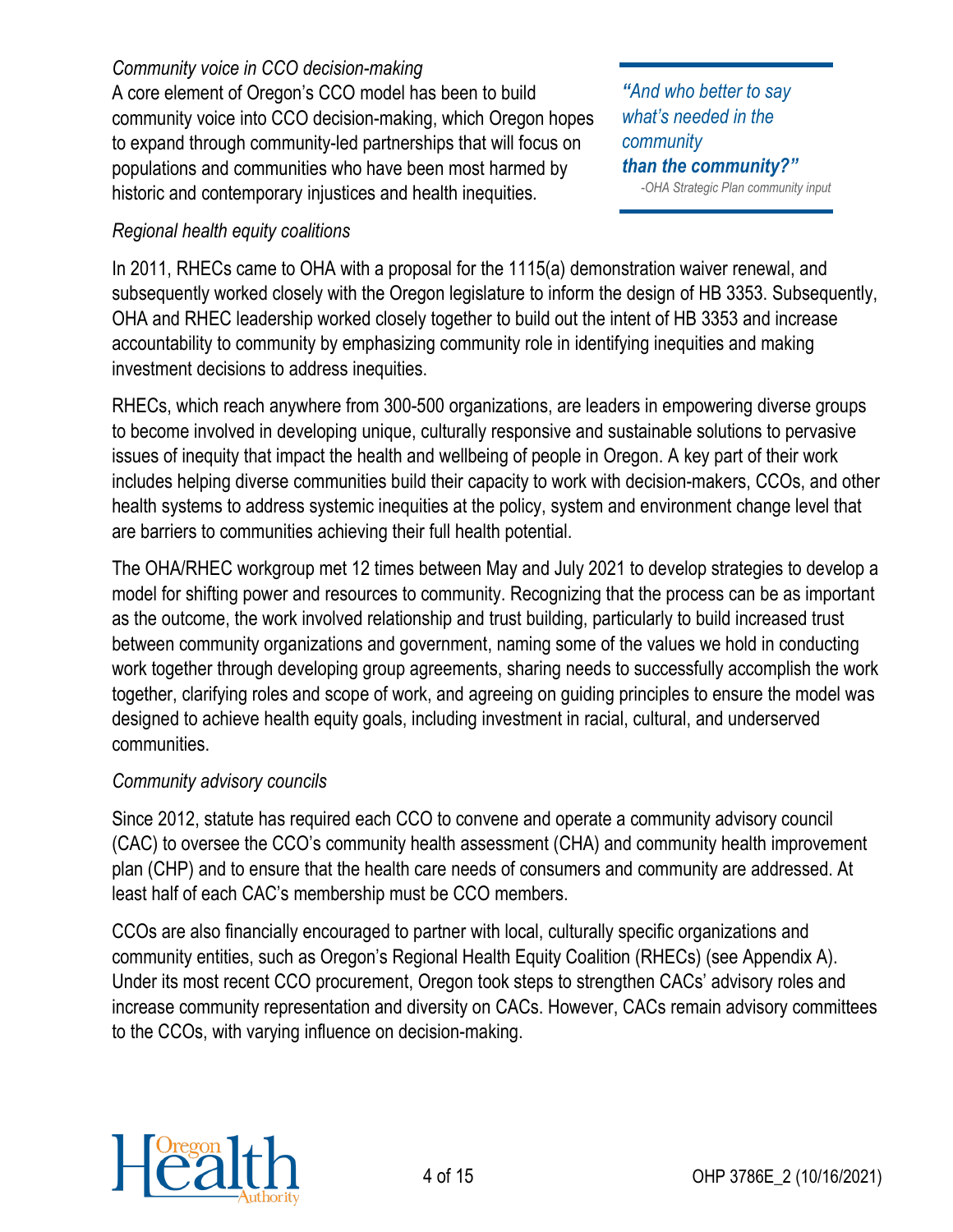#### *Community investment collaboratives*

Now, Oregon will request federal investment in community-led collaboratives that direct health equity investments. Oregon has already laid groundwork to support this strategy: HB 3353 intends to enable communities to direct a portion of Medicaid funds to address health care and social factors that most contribute to health inequities.

In accordance with this legislation, Oregon, in close partnership with the community RHECs, designed a pilot program to create and resource new community investment collaboratives (CICs). These community-led partnerships will focus on populations and communities who have been most harmed by historic and contemporary injustices and health inequities, including but not limited to Oregon's nine federally-recognized tribes and Tribal communities; Latino/a/x, Black/African American, Asian, Pacific Islander, and American Indian/Alaska Native populations, and other communities of color; people with disabilities; people with limited English proficiency; and immigrants and refugee communities.

While addressing root causes of health inequity caused by white supremacy is a relatively new venture for the health care system, RHECs and community-based organizations (CBOs), including social service organizations and culturally specific organizations, have long been mitigating inequities and addressing social determinants of health. As CCOs continue to expand their work to address OHP members' social needs, health equity and community social determinants of health, it is critical that Oregon supports historically underserved CBOs as strong partners and leaders in that effort.

#### **Federal savings**

Oregon has been working to contain health care costs in Medicaid and across other markets. Under its 2012 and 2017 demonstration renewals, Oregon committed to reducing the per member per month (PMPM) Medicaid spending growth rate by two percentage points from a projected national average of 5.4% to 3.4%. To date, Oregon has succeeded in meeting this commitment, and containing costs remains a top priority for the state. Oregon has met this target through its innovative health system reform model, CCOs, which are incentivized to maintain high-quality care delivery while slowing the rate of cost growth.

In 2021, Oregon expanded this model, applying a statewide sustainable health care cost growth target to all markets. This target caps annual per-capita health care cost growth across the state to 3.4% for 2021- 2025 and 3.0% for 2026-2030. Oregon projects significant savings across markets. Oregon could save \$19 billion in Medicaid, Medicare, and commercial health care costs over the next 7 years, as shown in Figure 1.

By lowering spending for qualified health plans, this sustainable health care cost growth program may result in lower premiums for commercial carriers, including those in the Marketplace, leading to additional federal savings on Advance Premium Tax Credits.

Finally, Oregon has a relatively high proportion of Medicare enrollees in Medicare Advantage plans – 47% in Oregon as compared to 38% nationally. Because the new spending cap applies to all markets, the federal government can expect to see additional savings among Medicare Advantage plans accruing to the federal government.

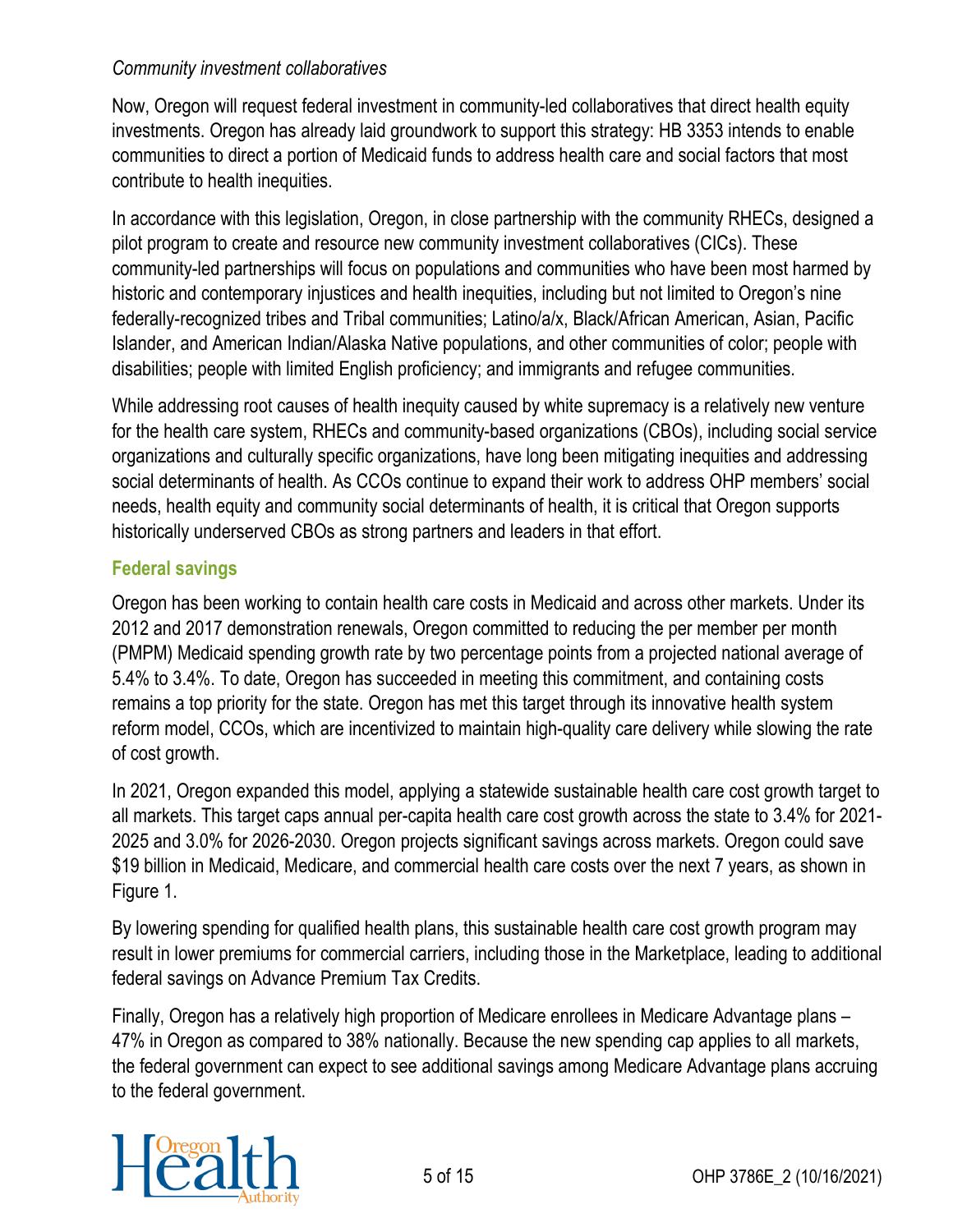#### Figure 1



**Oregon's Cost Growth Target could save \$19 billion in Medicaid, Medicare, and commercial health care costs over the next 7 years.**[7](#page-5-0)[8](#page-5-1)

Dollar figures are in billions

Current projected spending, without the cost growth target, in commercial (including the Marketplace), Medicare, and Medicaid markets.

Black line indicates projected growth with cost growth target.

# **Proposed strategies**

For Oregon to begin to rectify historical and contemporary injustices that are the root cause of health inequities, we must make new and focused investments outside health care facility walls. These investments must also shift the decision-making power and resources to direct these investments to the communities most harmed by social injustices.

With CMS support, Oregon can increase investments in health equity and support strong models of community governance across the state. Oregon anticipates these investments will improve upstream social determinants of health, resulting in improved health outcomes for those most harmed by systemic racism and social injustice, as well as downstream cost savings for the state and federal government.

#### **Oregon requests new federal investment focused on improving health equity, including funding to:**

- 1. build infrastructure to support health equity interventions
- 2. support community-led health equity interventions and statewide initiatives
- 3. grant community-led collaboratives resources to invest in health equity.

In order to implement this federal investment, Oregon requests the following spending authorities:

<span id="page-5-1"></span><span id="page-5-0"></span><sup>7</sup> Data source: CMS National Health Care Expenditures

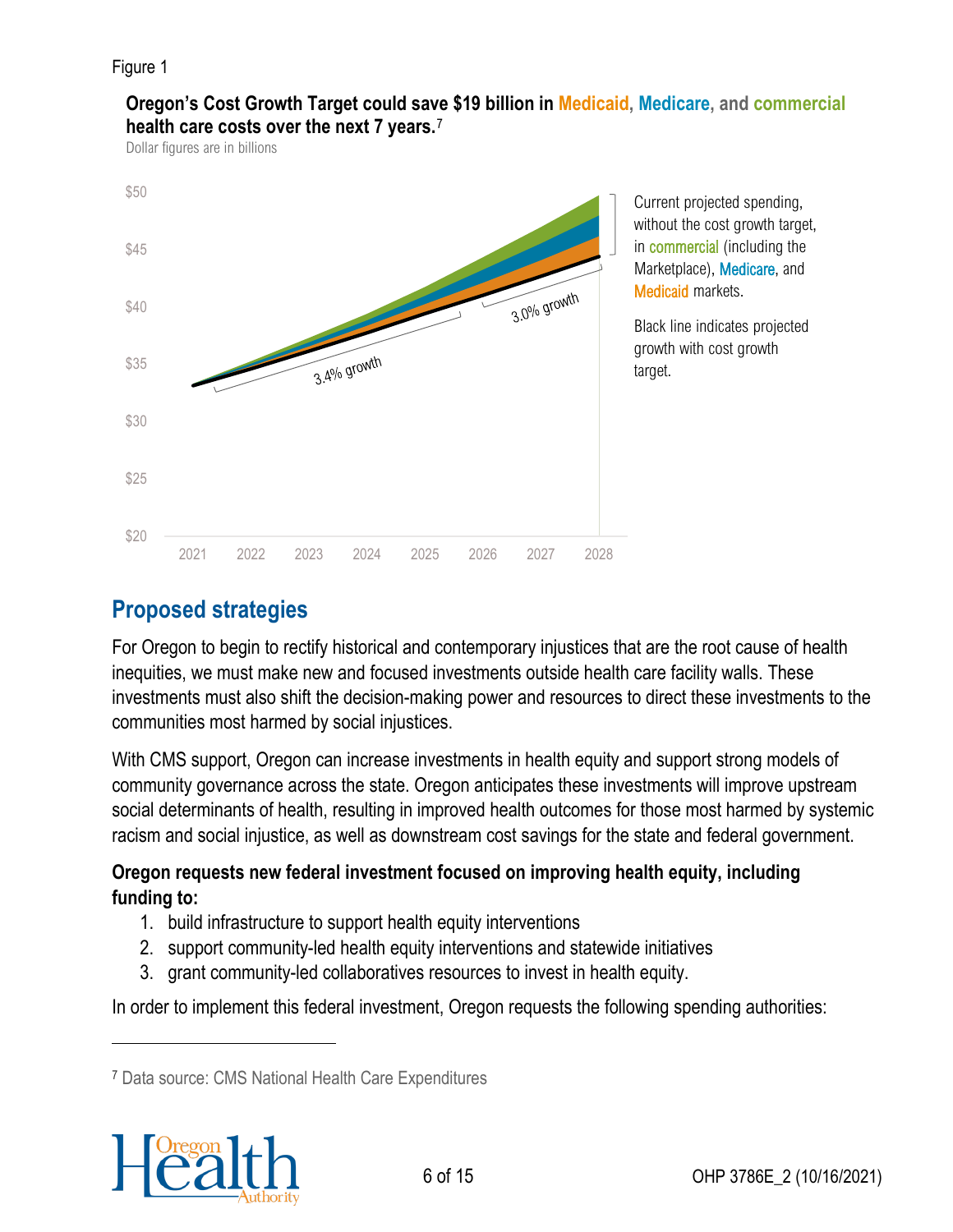- a. Expenditure authority to draw down federal match on Medicaid funds spent to address Social Determinants of Health (SDOH) for OHP members experiencing specified life transitions or disruptions as described in the in the *Improving Health Outcomes by Streamlining Life and Coverage Transitions* concept paper.
- b. Authority to count CCO investments in health equity required by HB 3353 and as described in the in the *Improving Health Outcomes by Streamlining Life and Coverage Transitions* concept paper as medical claims or quality improvement spending for purposes of CCO rate setting.

# **1. Invest federal funds toward infrastructure to support health equity interventions**

**a. Build capacity for community-led health equity investments** 

Oregon requests federal investment to support capacity-building among community investment collaboratives (CICs) and enhance their ability to direct and manage large-scale investments.

While Oregon expects CICs to leverage existing organizations and efforts in many communities, the reality is that CBOs are chronically under-resourced when compared with health care organizations. Other states and communities have found it essential to provide capacity building funding and resources to CBOs to partner with health care organizations.[9](#page-6-0)

*"The people who are already doing the work and have been doing the work for so long… There doesn't need to be a new strategic plan. I think it needs to bring everybody to the table who already has plans going on and be like, "Okay, how can we uplift y'all who are already doing the work?" I think the work that OHA can do as an institution is advocate for the organizations who are already doing the work."*

*-OHA Strategic Plan community input*

#### **b. Resource statewide infrastructure to support community-led health equity investments**

In addition to directing federal investment toward CICs, Oregon requests federal funds for statewide infrastructure to support the CIC program and for cross-sector communication more broadly. Federal investment for CICs could include, for example, technical assistance to support the CIC grant process or support for collaboration across CICs with similar interventions. While CICs coordinate local interventions, there will also be a need for statewide systems that support communities in addressing health inequities outside of the CIC program.

<span id="page-6-0"></span><sup>9</sup> Recent 1115(a) demonstration waivers in several other states, such as North Carolina and Massachusetts, have included capacity-building/infrastructure funding for community-based and/or social service organizations partnering with health care. A case study of community-based organizations participating in New York's DSRIP program identified "building capacity" as a key need to "level the playing field" between CBOs and health care organizations. *See* Achieving Health Equity and Wellness for Medicaid Populations: A Case Study of Community-Based Organization (CBO) Engagement in the Delivery System Reform Incentive Payment (DSRIP) Program, [https://academyhealth.org/sites/default/files/achieving\\_health\\_equity\\_medicaid\\_cbos\\_april2019.pdf](https://academyhealth.org/sites/default/files/achieving_health_equity_medicaid_cbos_april2019.pdf)

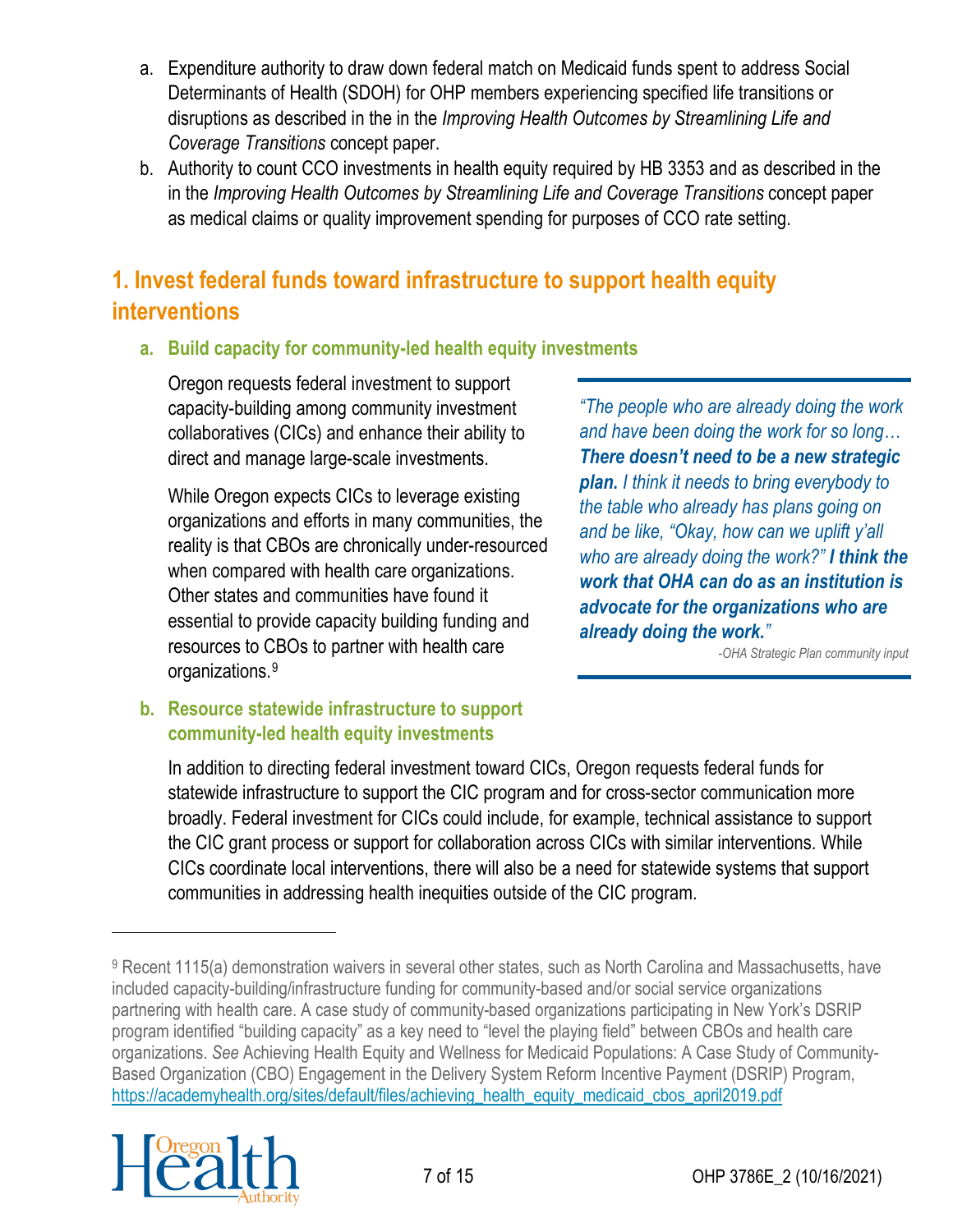# **2. Invest federal funds in community-led health equity interventions and statewide initiatives**

#### **a. CCOs investment in community-managed funds to count as medical and quality improvement expenditures**

Once CICs have developed sufficient infrastructure to assume financial responsibility, they will manage CCOs' community funds (per HB 3353). As discussed in the *Value-based Global Budgets* concept paper, Oregon's CCOs currently have the flexibility in their budgets to spend on health equity and social determinants of health, including through health-related services (HRS) and the Supporting Health for All through REinvestment: the SHARE Initiative.<sup>[10](#page-7-0)</sup> However, spending on HRS remains low (0.7% on average), considering the potential impact investments in health-related social needs could have on health outcomes. As mentioned in the background, HB 3353 requires OHA to seek approval from CMS that 3% of the CCO value-based global budgets directed to improving health inequities and counted as medical and quality improvement expenditures.

### **3. Grant community-led collaboratives resources to invest in health equity**

#### **a. Oregon requests additional federal investment to support health equity investment (HEI) grants—funds made available directly to CICs through a process managed by the state.**

Ideally, the grant process would not be competitive, limited to a small number of awards, or prescriptive about which topics to address. HEI grants would allow qualifying CICs to further invest in addressing health inequities that impact local Medicaid members and their families.

HEI grant proposals will identify the population served and planned investments, both of which must be informed first by available community-based and empirical evidence as well as local community health assessments/community health improvement plans.[11](#page-7-1) Examples of proposed HEIs could include expanding availability of housing supports and services; enhancing green space and making improvements in the built environment; increasing access to social and mental health supports; dismantling structural racism, such as efforts to expand a culturally and linguistically responsive work force; and/or affordable childcare. Further, depending on a community's needs, HEIs may focus interventions on a specific population, such as children and families, especially from priority populations. By allowing CICs to invest in the range of supports they know are of highest priority, HEI grants will facilitate community agency and resilience. (See Appendix A for details about HB 3353, CICs and HEI grants.)

<span id="page-7-1"></span><sup>&</sup>lt;sup>11</sup> Including qualitative and quantitative data such as race, ethnicity, language, disability, sexual orientation, gender identity and other demographic data from the census; as well as data from community-initiated needs assessments explaining existing and emerging community needs.



<span id="page-7-0"></span><sup>&</sup>lt;sup>10</sup> The SHARE Initiative comes from a legislative requirement for coordinated care organizations to invest some of their profits back into their communities. After meeting minimum financial standards, CCOs must spend a portion of their net income or reserves on services to address health inequities and the social determinants of health and equity. For more information, visit<https://www.oregon.gov/oha/HPA/dsi-tc/Pages/SHARE.aspx>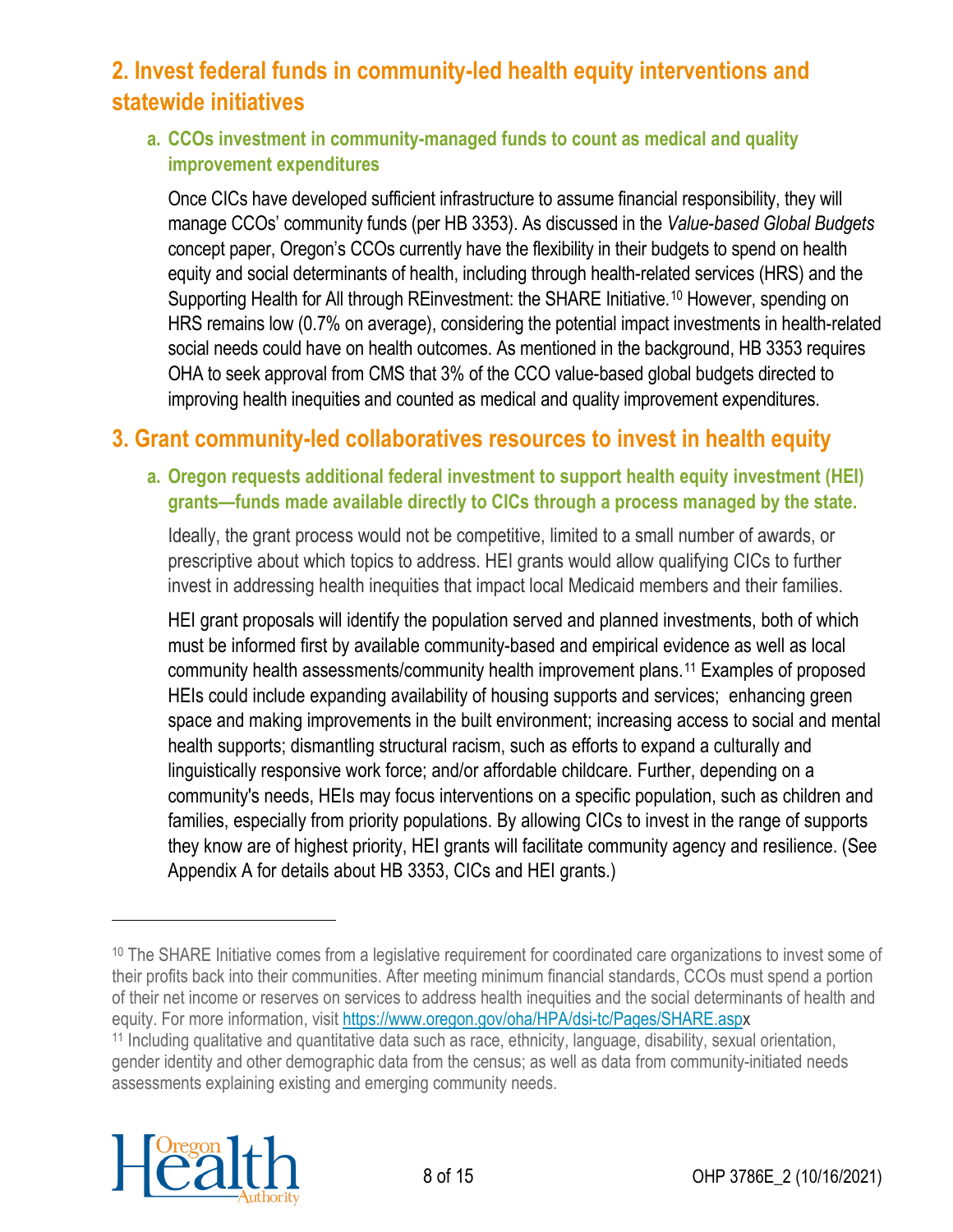**Oregon's proposed model forms Community Investment Collaboratives to leverage multiple sources of funding.\***



\*In addition to investments from the state and CCOs, regional Community-led Investment Collaboratives could leverage other health system funds, such as hospital community benefit funding, and philanthropy for health equity investments in communities.

#### **c. Invest in statewide health equity initiatives**

In addition to investing in community-led interventions, Oregon requests investment in statewide, large-scale initiatives to address health equity. For example, as discussed in the *Improving Health Outcomes by Streamlining Life and Coverage Transitions* concept paper, Oregon seeks federal investment to modify the OHP to support members through disruptions in coverage and life transitions. The goal is address gaps in Medicaid coverage; to extend coverage for a limited time; and to provide a defined set of supportive services during transitional periods (e.g., aging out of foster care) or disruptive climate events (e.g., wildfire, heat). Given that Oregonians experiencing the transitions of focus are disproportionately from populations and communities who have been most harmed by historic and contemporary injustices and health inequities, these initiatives will be critical to advancing health equity in the state.

#### **What these policies would mean for OHP members**

OHP members who experience historical and contemporary injustices will participate in designing—or delegate other community-based organizations and advocates to design—a process for establishing Community Investment Collaboratives in the state.

The goal of this concept is that OHP members and other members of the public who come from groups that have been most harmed by historic and contemporary injustices will experience improved health as a result of community-led health equity interventions. This concept moves beyond the idea of community participation and toward community engagement in decision-making about the investment of resources. The goal is community empowerment, improved health for community members and ultimately the elimination of health inequities.

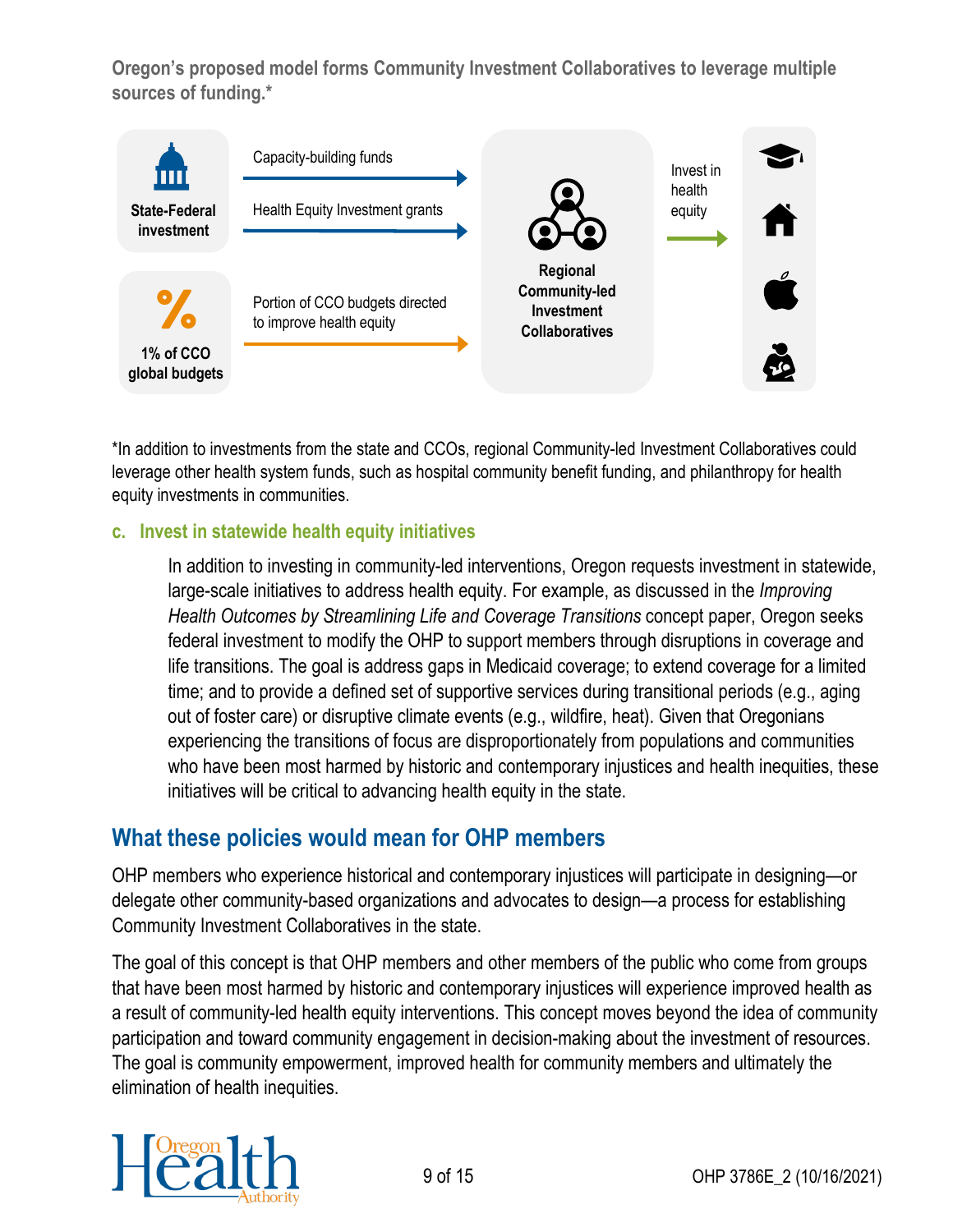# Appendix A Oregon House Bill 3353 (2021)

To make meaningful change requires more than enhancing community decision-making and direction in the CCO model – it also requires building on ideas that have come directly *from* communities and collaborating directly *with* historically underserved communities to build a new model. To that end, the strategies behind Oregon's 1115(a) demonstration waiver renewal were co-created through a unique community-driven process.

#### **Background**

In July 2011, OHA established the Regional Health Equity Coalition (RHEC) initiative. RHECs are leaders in empowering diverse groups to become involved in developing unique, culturally appropriate and sustainable solutions to pervasive issues of inequity that impact the health and wellbeing of people in Oregon. RHECs work to identify the most pressing health equity issues in the state and find creative solutions to address root causes of barriers to health and wellness through changes to policies, systems and environments. A key part of their work includes helping racially and ethnically diverse communities build their capacity to work with decision-makers, CCOs, and other health systems to address systemic inequities at the policy, systems and environmental levels and reduce barriers to individuals and families achieving their full health potential.

*Currently six RHECs reach 11 of Oregon's 36 counties and the Confederated Tribes of Warm Springs. In 2021, Oregon's legislature passed Senate Bill 70 which will resource four additional RHECs, with a goal of statewide coverage in the coming years.*

RHECs approached OHA with a proposal for the 1115(a) demonstration waiver renewal and worked closely with the legislature to inform the design of HB 3353. Subsequently, OHA and RHEC leadership formed the Community Managed Funds workgroup to build out the intent of HB 3353, inform relevant content in the 1115(a) demonstration waiver renewal and increase accountability to historically oppressed communities by emphasizing a community role in identifying inequities and making investment decisions to address inequities.[12](#page-9-0) 



<span id="page-9-0"></span><sup>12</sup> The OHA/RHEC Community Managed Funds workgroup met 12 times between May and July to develop strategies to develop a model for shifting power and resources to community. Recognizing that the process can be as important as the outcome, the work involved relationship and trust building, particularly to build increased trust between community organizations and government, naming some of the values we hold in conducting work together through developing group agreements, sharing needs to successfully accomplish the work together, clarifying roles and scope of work, and agreeing on guiding principles to ensure the model was designed to achieve health equity goals, including investment in racial, cultural, and underserved communities.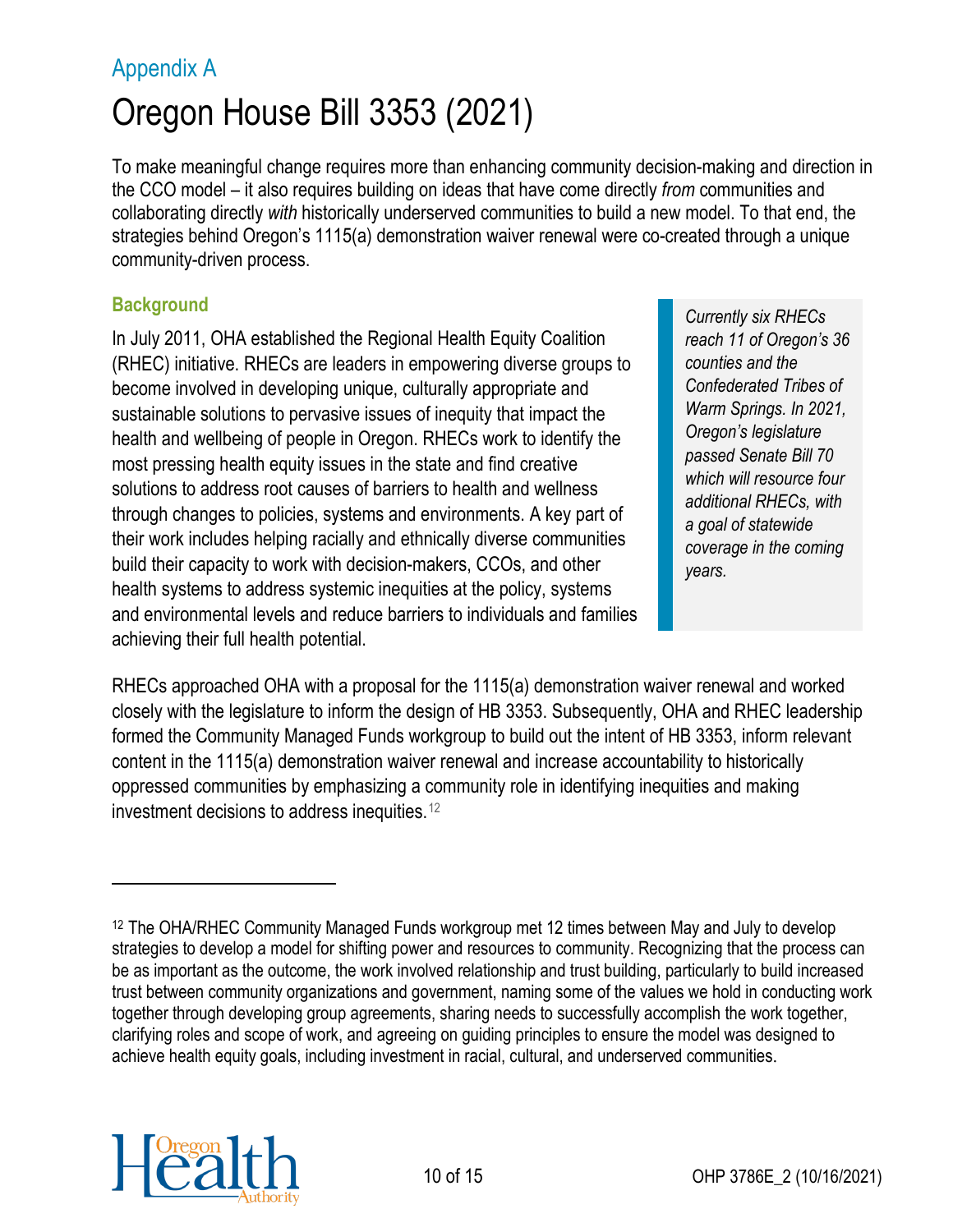As discussed in the *Value-Based Global Budgets* concept paper, Oregon's CCOs have the flexibility in their budgets to spend on health equity and social determinants of health, including through health-related services (HRS) and the SHARE Initiative.<sup>[13](#page-10-0)</sup> However, spending on HRS remains low (0.7% on average), considering the potential impact investments in health-related social needs could have on health outcomes. The bill requires OHA to seek approval from CMS that 3% of the CCO value-based global budgets directed to improving health inequities are counted as medical expenditures.

Beginning in 2020, Oregon RHECs collaborated with CCOs and the legislature to develop HB 3353, legislation which subsequently passed in 2021 with nearly 90% support. Key elements of the bill include:

- At least 3% of CCOs' global budgets will be directed toward investments in health equity, social determinants of health, and a culturally responsive workforce with a focus on priority populations including, but not limited to, Oregon's nine federally-recognized tribes and Tribal communities; Latino/a/x, Black/African American, Asian, Pacific Islander, and American Indian/Alaska Native populations and other communities of color; people with disabilities; people with limited English proficiency; and immigrants and refugee communities.
- Increasing accountability to communities and community-led oversight of spending.
- Adopting evaluation methods that use strengths-based approaches and qualitative data.

#### **Implementation: Governance**

Building from requirements in HB 3353, Oregon proposes to develop a two-level oversight structure for CCO health equity investments:

A **state-level oversight committee**, as required by HB 3353, will be comprised of "members who represent the regional and demographic diversity of this state based on statistical evidence compiled by the authority about medical assistance recipients and at least one representative from the nine federally recognized tribes in this state or urban Indian health programs."[14](#page-10-1) The state-level oversight committee will be charged with developing criteria for required spending and advising on a Request for Proposals (RFP) for Community Investment Collaboratives, resolution of disputes, <sup>[15](#page-10-2)</sup> and evaluation.

**Regional Community Investment Collaboratives** (CICs) will form as collaborative entities comprising representatives of diverse groups from local communities, including partners such as RHECs, culturally specific CBOs that do not replicate the damaging processes of the dominant culture in the region, CCO health councils, or other community bodies; CCOs and Community Advisory Councils; local hospitals; and local public health authorities. Each CIC will identify a lead entity, community council, and fund/reporting manager. (One entity could play multiple roles.)

<span id="page-10-2"></span><span id="page-10-1"></span><span id="page-10-0"></span><sup>15</sup> Per HB 3353, the oversight committee is charged with resolving disputes between OHA and CCOs as to what qualifies as an appropriate expenditure.



<sup>13</sup> Ibid. Footnote 10.

<sup>14</sup> Ibid. Footnote 2.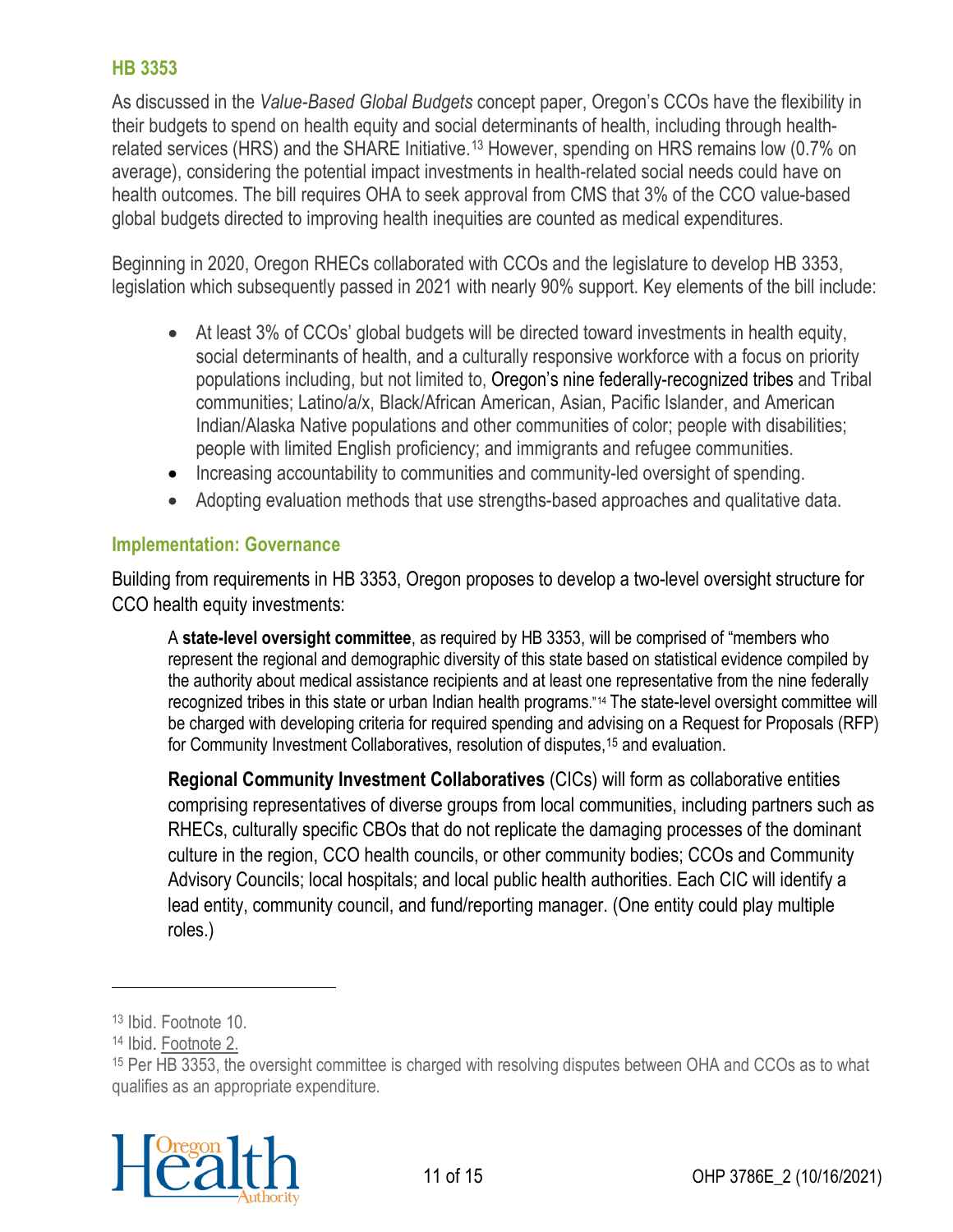CICs will be community-led and ideally leverage existing community efforts, such as RHECs and CCO health councils if these entities met criteria set by the oversight committee and OHA. To meaningfully shift power and decision-making authority, Oregon expects to establish criteria for lead entities to be representative of and serve priority populations<sup>[16](#page-11-0)</sup> who experience the greatest health inequities. Because dominant culture agencies and organizations can perpetuate inequities due to historic and current day structural barriers, they will be considered as potential partners who can assist in supporting and championing community entity goals, but should not be considered as a lead entity for decision making. Therefore, CCOs will be expected to be partners in CICs, but CCOs and health system partners will not be eligible to be a lead entity. In the RHEC model, a similar approach has enabled RHECs to establish more equitable approaches to governance that give more voice and power to racially and ethnically diverse communities.

CICs will set sub-criteria for regional spending on health equity; ensure community-led plans are considered in criteria and investment decisions, including Community Health Improvement Plans approved by the CACs; and be responsible for investing a portion of the CCOs' 3% spending requirement in health equity initiatives in their local communities.

CICs will ideally be comprised of existing CBOs and social service organizations that are chronically underfunded compared to health care organizations. CICs will need support for administrative expenses, such as hiring and training staff, building or enhancing a community council, establishing initial agreements among lead entity and funding/reporting managers, establishing agreements with CCOs, and building the infrastructure and information technology systems needed to support community investments on an ongoing basis. As described earlier in this concept paper, CICs will have opportunities to apply for capacity-building funding. As CICs become established, they will also qualify for funding for ongoing administrative and operational expenses, focused technical assistance from OHA, and competitive "Health Equity Investments" funding to further improve health equity in their communities.

#### **Implementation: Spending**

Oregon plans to establish three broader types of spending to encompass the types of expenditures outlined in HB 3353:

- 1. **30% of the 3%** (~1% of CCO global budgets) would be directed to programs and services to improve health equity in racial, cultural and underserved populations. These community-level investments would be directed to CICs.
- 2. CCOs would be required to dedicate at least **20% of the 3%** (~0.6% of global budgets) to an **enhanced provider payments fund** designated for behavioral health, culturally and linguistically

<span id="page-11-0"></span><sup>16</sup> Priority populations include but not limited to Oregon's nine federally-recognized tribes and Tribal communities; Latino/a/x, Black/African American, Asian, Pacific Islander, American Indian/Alaska Native populations, and other communities of color; people with disabilities; people with limited English proficiency; and immigrants and refugee communities.

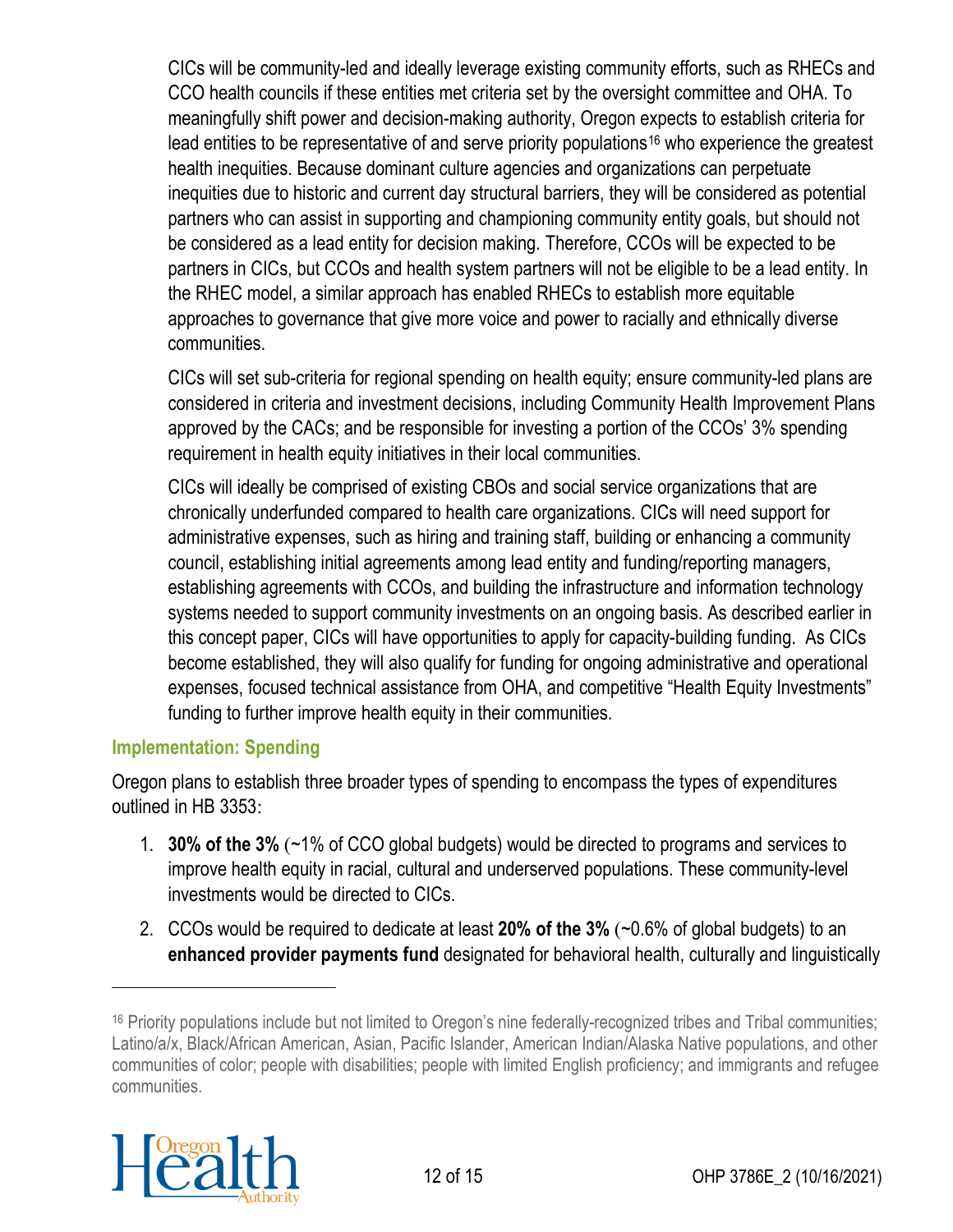responsive services, and providers offering peer-based services (such as Traditional Health Workers).

3. **Remaining funds** under the 3% would be **flexible and responsive to community needs** and could be directed to any of the three general types of health equity funding: individual services for OHP members, additional community-level investments, or additional enhanced provider payments.



#### **Implementation: Operations**

**Stage 1:** The Statewide Oversight Committee prescribed by HB 3353 will develop CIC criteria and advise OHA on a request for information (RFI) process to obtain information about which community entities intend to partner in forming CICs.

The criteria will specify:

• The requirements for organizations comprising CICs, which will likely include but not be limited to: comprising representatives of diverse groups from local communities, including partners such as RHECs, culturally specific CBOs that do not replicate the damaging processes of the dominant culture in the region, CCO health councils, or other community bodies; CCOs and Community Advisory Councils; local hospitals; and local public health authorities;

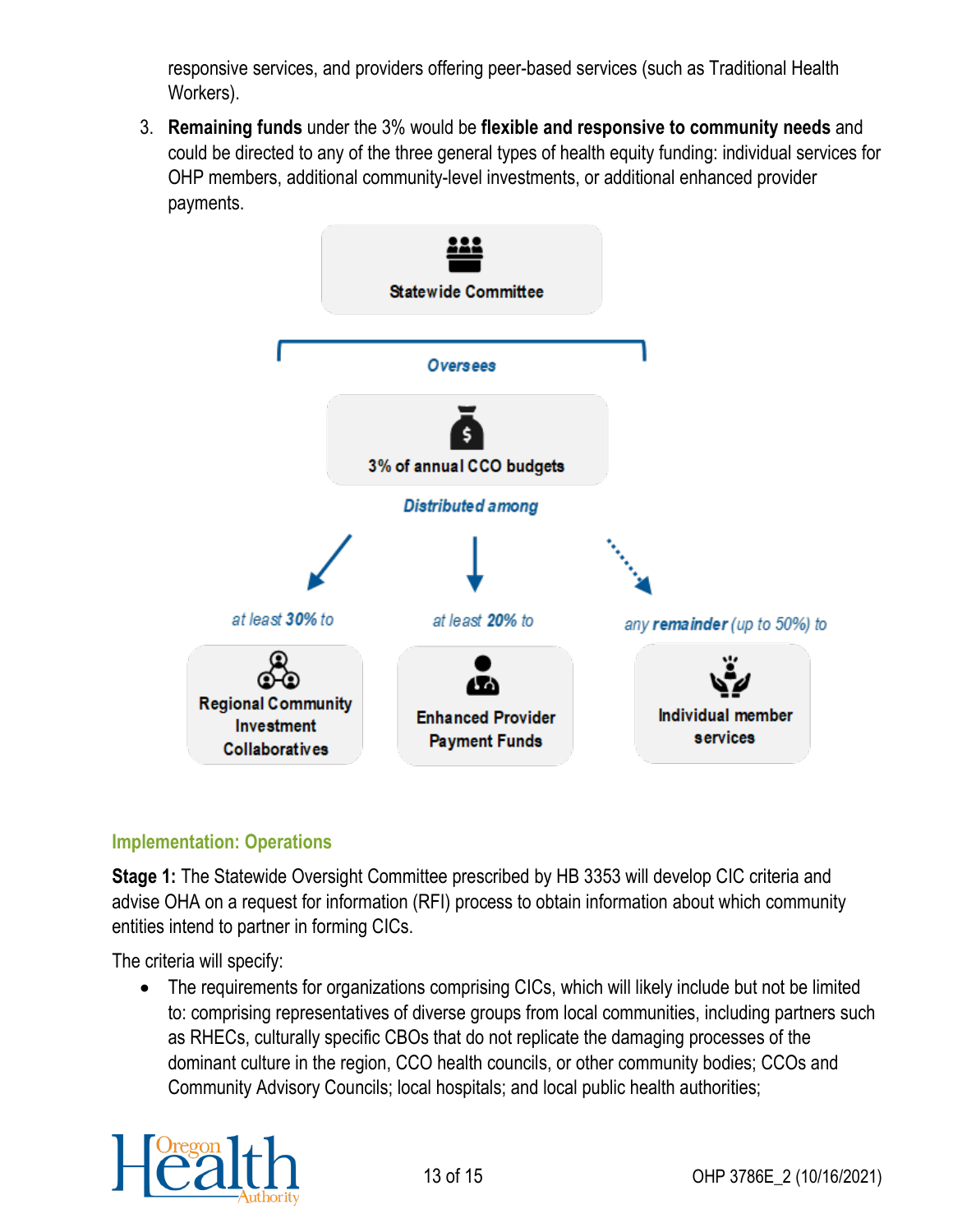- CIC lead organizations must represent, serve and be comprised of priority populations including, but not limited to, Oregon's nine federally-recognized tribes and Tribal communities; Latino/a/x, Black/African American, Asian, Pacific Islander, and American Indian/Alaska Native populations and other communities of color; people with disabilities; people with limited English proficiency; and immigrants and refugee communities;
- CICs must be able to assume fiscal responsibility (which will be supported by capacity-building grants; see below); and
- The minimum dollar amount that can be requested for both capacity-building grants and HEI grants (see below).

The RFI will provide information on:

- Which community entities wish to form CICs, their geographic boundaries and demographic scope;
- Which parts of the state are represented by CICs, including whether there is at least one in each CCO area and whether any of the proposed CICs overlap; and
- Whether OHA needs to conduct focused outreach to support CIC design and development. For example, if the RFI shows there are overlapping CICs, OHA may suggest CICs combine efforts, or may determine overlapping CICs is appropriate. Conversely, if the RFI indicates some CCO regions lack a CIC, OHA, in collaboration with the HB 3353 Statewide Oversight Committee, could engage in local conversations to support development of a CIC.

**Stage 2**: CICs may apply for a capacity-building grant, which will:

- Fund administrative work, capacity building, and technical assistance for CICs to build their CBO networks and develop internal leadership;
- Fund Community Information Exchange or other technological needs to facilitate cross-sector communication; and/or
- Provide technical assistance and resources to build CIC infrastructure to be able to accept and administer CCO funding, Health Equity Investment grants (see below), and possible funding from other sources (e.g., hospital community benefit, other government funding, or philanthropy).

**Stage 3:** CICs may apply for a Health Equity Investment (HEI) grant, which the CIC will use to fund community-identified strategies to address inequities.

HEI grant proposals will identify the population served and planned investments, both of which must be informed first by available community-based and empirical evidence as well as local community health assessments/community health improvement plans.[17](#page-13-0) Examples of proposed HEIs could include enhancing green space and making improvements in the built environment; increasing access to social and mental health supports; dismantling structural racism, such as efforts to expand a culturally and

<span id="page-13-0"></span><sup>17</sup> Including qualitative and quantitative data such as REALD, SOGI and other demographic data from the census; as well as data from community-initiated needs assessments explaining existing and emerging community needs.